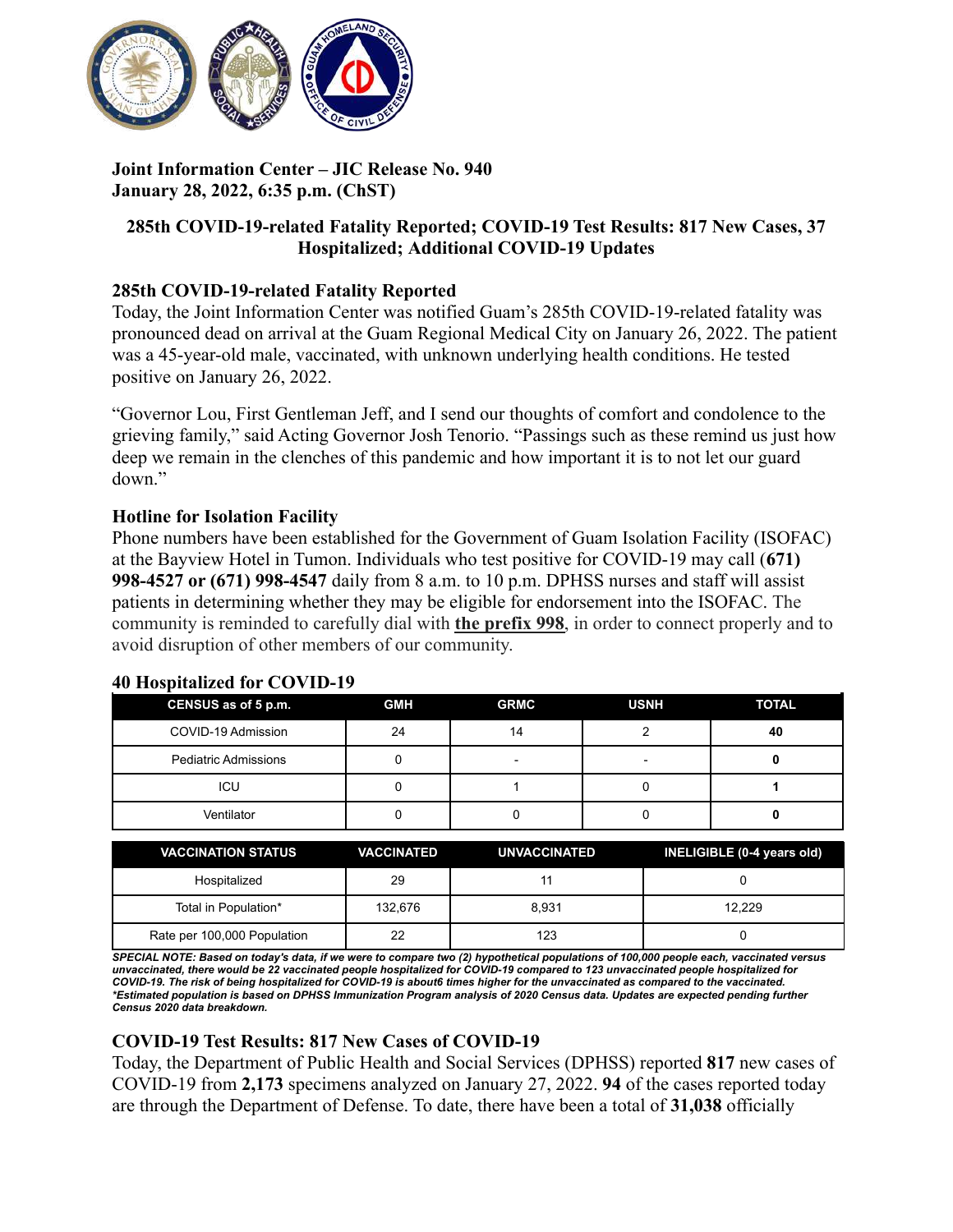reported cases, **285** deaths, **7,384** cases in active isolation, and **23,369** not in active isolation.

#### **Tiyan COVID-19 Outreach Appointment-Based Testing**

Community COVID-19 testing at the old carnival grounds in Tiyan, Barrigada has transitioned to an appointment-based system with extended hours. Unscheduled drive-ups will be accepted on a limited basis. **For the safety of the community and swabbers, only four (4) adults per vehicle** are allowed to be tested. To schedule an appointment, visit [tinyurl.com/covidstopswithme.](http://tinyurl.com/covidstopswithme)

| <b>FREE COVID-19 COMMUNITY TESTING - Tiyan</b><br>To schedule an appointment, visit tinyurl.com/covidstopswithme. |                                                                                                                                                                                                                                            |
|-------------------------------------------------------------------------------------------------------------------|--------------------------------------------------------------------------------------------------------------------------------------------------------------------------------------------------------------------------------------------|
| Jan. 29 2022:<br>8 a.m. - 12 p.m.<br><b>BREAK:</b><br>12 p.m. - 1 p.m.<br>1 p.m. to 3 p.m.                        | Old Carnival Grounds, Tiyan, Barrigada<br>COVID-19 testing will be offered by appointment through Eventbrite at<br>tinyurl.com/covidstopswithme. Four adults per vehicle. Bring a photo ID.<br>Travel-related testing will not be offered. |

|                                  | <b>FREE COVID-19 COMMUNITY TESTING - DPHSS Community Health Centers</b>                                                                                                                                                                                                                    |
|----------------------------------|--------------------------------------------------------------------------------------------------------------------------------------------------------------------------------------------------------------------------------------------------------------------------------------------|
| Jan. 29 2022<br>9 a.m. - 12 p.m. | DPHSS Southern Region Community Health Center, Inalåhan<br>By appointment only for individuals with COVID-like symptoms. Four adults per vehicle.<br>Bring a photo ID. Travel-related testing will not be offered. Call (671) 828-7604/5/7518.<br>Register at tinyurl.com/covidstopswithme |
|                                  | <b>DPHSS Northern Region Community Health Center, Dededo</b><br>By appointment only for individuals with COVID-like symptoms. Four adults per vehicle.<br>Bring a photo ID. Travel-related testing will not be offered.<br>Call (671) 635-7525/6 to schedule an appointment.               |

Fill out a COVID-19 Testing Patient [Assessment](https://dphss.guam.gov/wp-content/uploads/2021/09/DPHSS-TIYAN-Covid-PUI-Lab-Form-RLG.pdf) Form ahead of time, available at [dphss.guam.gov/covid-19-testing.](https://dphss.guam.gov/covid-19-testing/)

#### **COVID-19 Vaccination Support Clinic for Families of Children with Disabilities** COVID-19 vaccination support clinics for families of children with disabilities are available. These clinics will also be open to the community.

|                                                                                                                                                   | <b>COVID-19 VACCINATION SUPPORT FOR FAMILIES OF CHILDREN WITH</b><br><b>DISABILITIES</b>                                                                                                                                                                                                                                                       |
|---------------------------------------------------------------------------------------------------------------------------------------------------|------------------------------------------------------------------------------------------------------------------------------------------------------------------------------------------------------------------------------------------------------------------------------------------------------------------------------------------------|
|                                                                                                                                                   | Pfizer-BioNTech, Moderna, Johnson & Johnson<br>Clinic is a partnership between DPHSS, the University of Guam Center for Excellence in Developmental Disabilities<br>Education, Research, and Service (CEDDERS), Guam Legal Services Corporation, Guam Developmental Disabilities                                                               |
| Council, Guam Regional Transit Authority, Department of Integrated Services for Individuals with Disabilities, and the<br>Office of the Governor. |                                                                                                                                                                                                                                                                                                                                                |
| Jan. 29, 2022:<br>9 a.m. - 3 p.m.                                                                                                                 | Dededo Mayor's Office, Dededo<br>Walk-ins are welcome, but appointments will be expedited. Please bring appointment<br>confirmation and proof of identity. Minors must have a birth certificate, parents must have a<br>government-issued photo ID. Last appointment is 30 minutes before closing.<br>Register at tinyurl.com/covidstopswithme |
| Feb. 5, 2022:<br>9 a.m. - 3 p.m.                                                                                                                  | Agat Gym, Hagat<br>Walk-ins are welcome, but appointments will be expedited. Please bring appointment<br>confirmation and proof of identity. Minors must have a birth certificate, parents must have a<br>government-issued photo ID. Last appointment is 30 minutes before closing.<br>Register at tinyurl.com/covidstopswithme               |